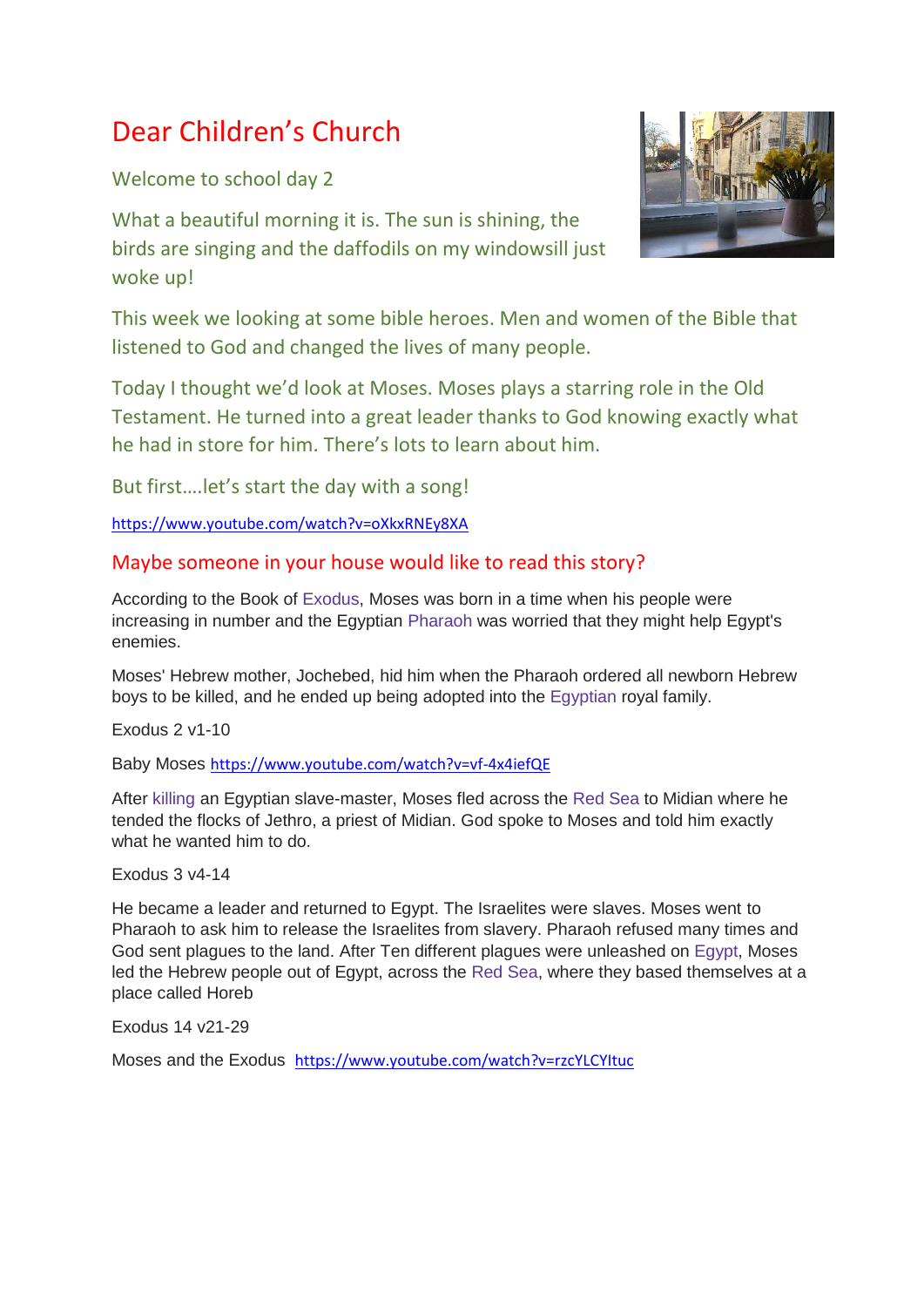God had a plan for Moses all along. He knew what he wanted him to do. Sometimes Moses argued with God. Moses didn't believe he could be everything God said he could. Moses didn't believe in himself.

Do you ever feel like that? Do you ever feel like you can't do something and everyone around you says you can, but you're still not sure? Sometimes it's really hard to believe what others say. Sometimes it's really hard to believe in yourself.

The good news is God always believes in us. He always knows what we are capable of, after all He made us. Psalm 100 v 3 says

Know that the Lord is God. It is He who made us and we are His, we are His people, the sheep of His pasture.

Here's a prayer to share

(Mums and Dads here's a book written by a nurse to help explain Coronavirus to younger children. Dear God, Thankyou that you made us. Thankyou that you love everything about us. Thankyou that you know what we are capable of. Help us to believe in ourselves and try harder each day to be a shining light for you. Help us to listen to others who guide and support us In Jesus name Amen

[https://www.hotukdeals.com/deals/free-book-dave-the-dog-is-worried-about-coronavirus-to](https://www.hotukdeals.com/deals/free-book-dave-the-dog-is-worried-about-coronavirus-to-support-children-anxious-about-coronavirus-at-nurse-dott-3426290)[support-children-anxious-about-coronavirus-at-nurse-dott-3426290](https://www.hotukdeals.com/deals/free-book-dave-the-dog-is-worried-about-coronavirus-to-support-children-anxious-about-coronavirus-at-nurse-dott-3426290)

We at St George's would add a final page that says

'He knows he is going to be ok because He prayed and God said….Dave it will be ok.'

From tonight Children's Church updates will be on the bottom of the Church family update. That way your inbox shouldn't get too full from us.

Have fun, see you tomorrow

Liz x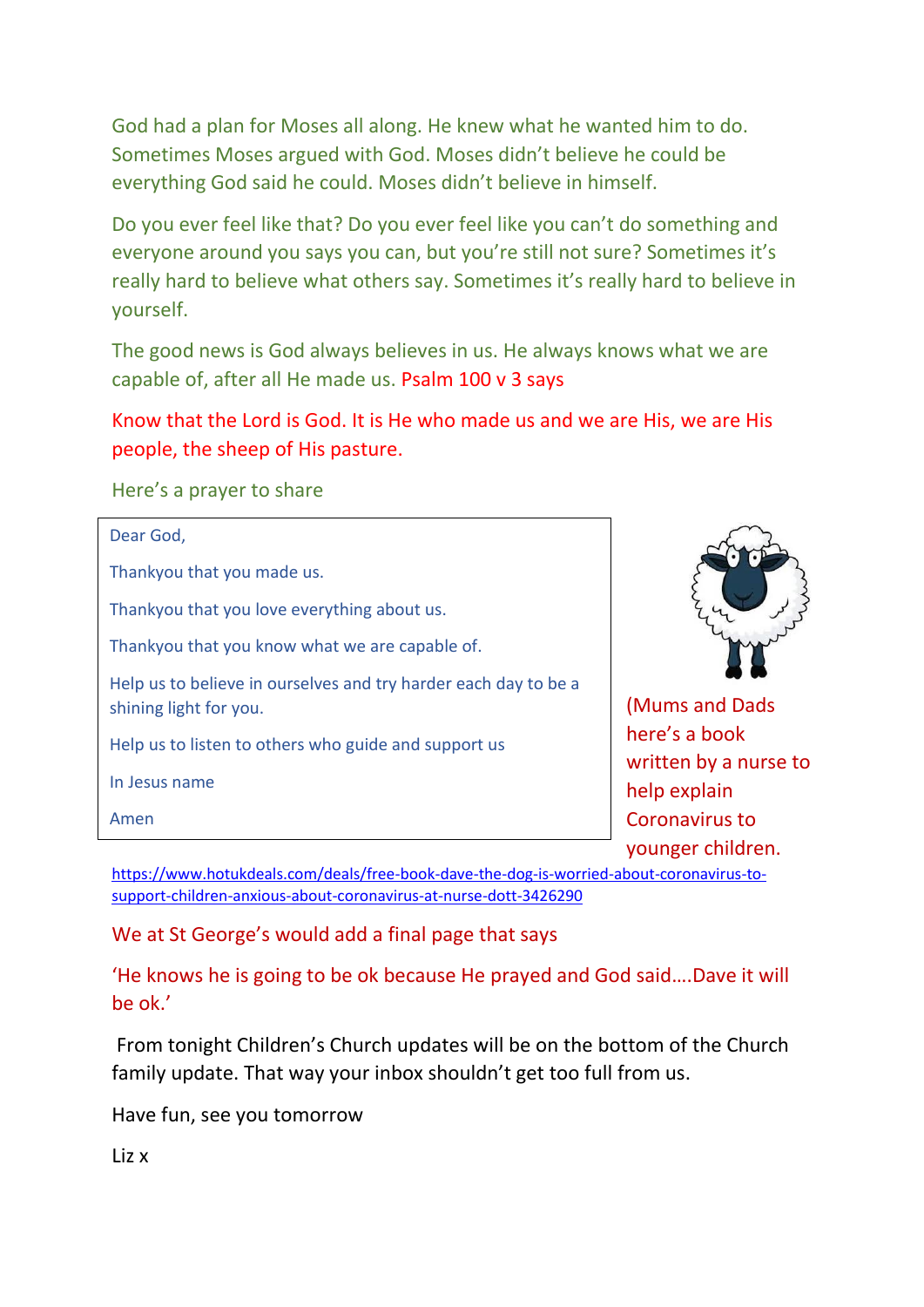## **A Princess Finds A Basket**

| В | S | Ε | Η | s | U | R | Η | Η | I | J | Χ | А | М | В |
|---|---|---|---|---|---|---|---|---|---|---|---|---|---|---|
| V | R | Б | E | Ε | M | О | N | S | Б | В | Х | Μ | Ι | S |
| L | N | О | G | А | А | Т | R | G | А | Κ | R | R | R | D |
| Z | D | Υ | Т | R | М | А | Η | s | R | N | Ε | А | I | Ι |
| S | Ρ | Ε | А | Η | Ε | I | Κ | Z | V | W | Т | Μ | А | А |
| Τ | Τ | Η | B | L | Ε | Ε | L | s | C | G | Η | Κ | М | М |
| Р | P | B | I | Ε | Т | R | Υ | Υ | E | V | G | Ρ | Т | S |
| Z | G | Τ | Z | W | Η | B | В | А | Υ | V | U | Κ | F | E |
| R | Ε | V | I | R | A | C | L | Κ | I | Z | А | Υ | S | S |
| S | Υ | Р | U | B | D | R | О | W | Ν | Ε | D | L | N | R |
| S | S | Ε | C | N | I | R | P | J | s | D | F | Ε | S | U |
| S | Ι | S | Т | Ε | R | О | s | C | F | Ε | D | С | D | N |
| G | R | А | L | Η | Ε | С | Ν | Ε | F | D | S | G | Т | V |
| O | G | U | V | F | O | G | J | D | Ι | Q | А | О | Ν | Ν |
| В | Ε | Χ | Η | М | В | Ε | Т | Η | F | Q | Κ | P | Μ | О |

| AMRAM          | BABY            | BASKET        |
|----------------|-----------------|---------------|
| <b>BROTHER</b> | <b>DAUGHTER</b> | DROWNED       |
| EGYPT          | FAMILY          | HIDDEN        |
| ISRAELITES     | JOCHEBED        | MAIDS         |
| MIRIAM         | MOSES           | NURSES        |
| PHARAOH        | PRINCESS        | RIVER         |
| RUSHES         | <b>SISTER</b>   | <b>SLAVES</b> |